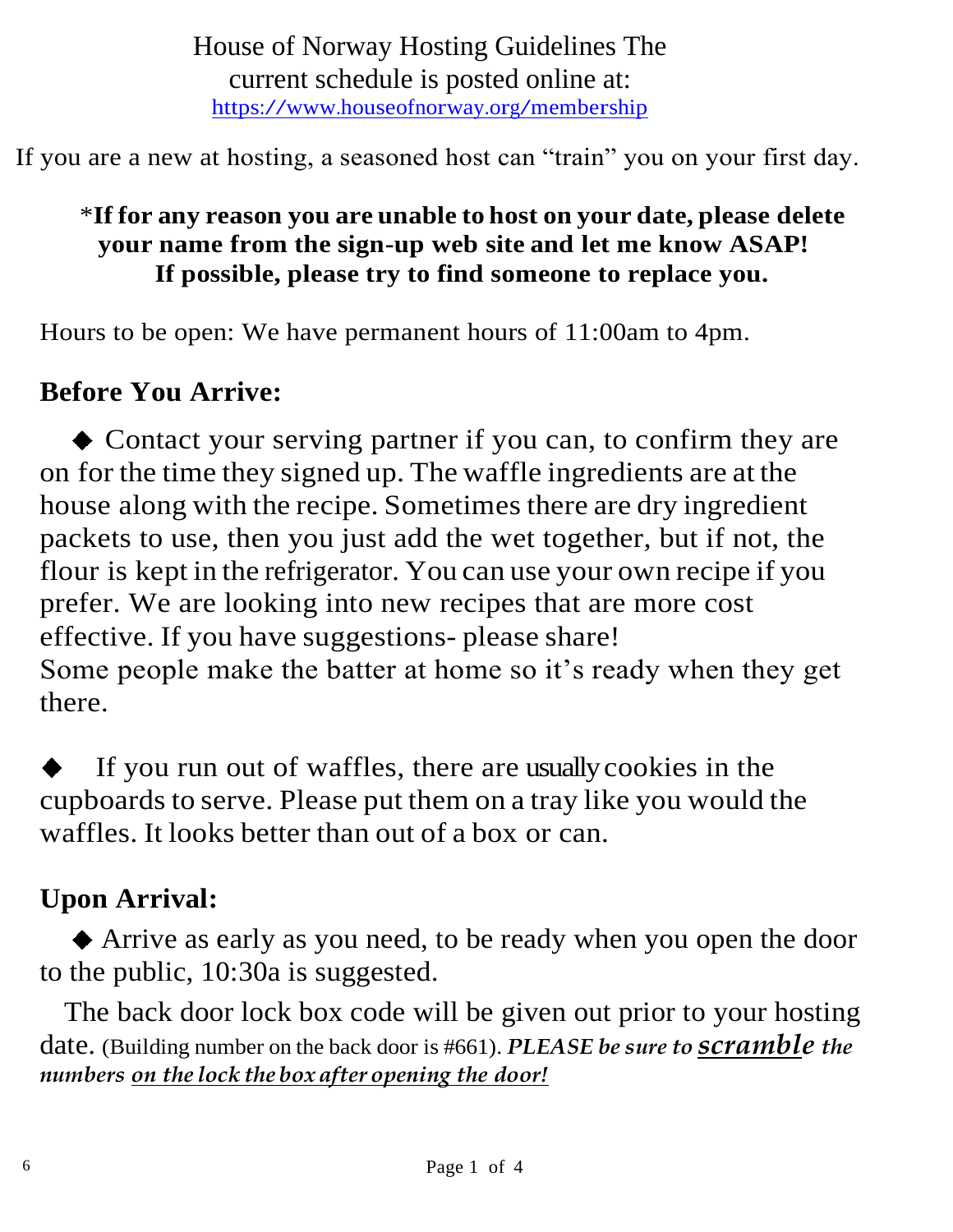### **Set Up/Preparation:**

You can choose to put out the furniture and umbrella in the front patio. Please don't forget to bring them back in at close.

The keys to open the other windows and doors are hanging inside the cabinet door by the coffee in the kitchen. They are labeled with a blue tab. The others are for the display cases and instruments.

The front door is required to be opened on time. (The door needs to be closed or use the chain/closed sign across the door well until opening time and at 4pm when we are closed.) Please put the Norwegian flag in the pole holder on the wall outside the front. You can also put out the Sami flag using a stand. Remember to bring them in before closing!

You must tie hair back OR wear a hair net or hat unless you have very shorthair.

Aprons are hanging in the kitchen.

Make coffee (one pot of regular seems to be all that is consumed in the summer.) If you transfer the coffee to one of the insulated containers it will stay hot most of the day. Set out coffee cups. Fill the creamer and sugar dispensers if needed. Sugar is kept in the fridge.

Make lemonade and add ice. Set out lemonade cups.

Use the (double bowls with ice in the lower portion) for toppings-(try to be conservative with the amount of toppings on each waffle- (Doesn't matter what kind of  $jam$  – whatever is there is there in a cupboard.)

Set out the donation container and sign.

Make sure you wash your handsthoroughly before handling any food and only use paper towels to dry them-not dish towels.

Plastic gloves are used when preparing food (like buttering bread or lefse) utensils should be used to hand out food.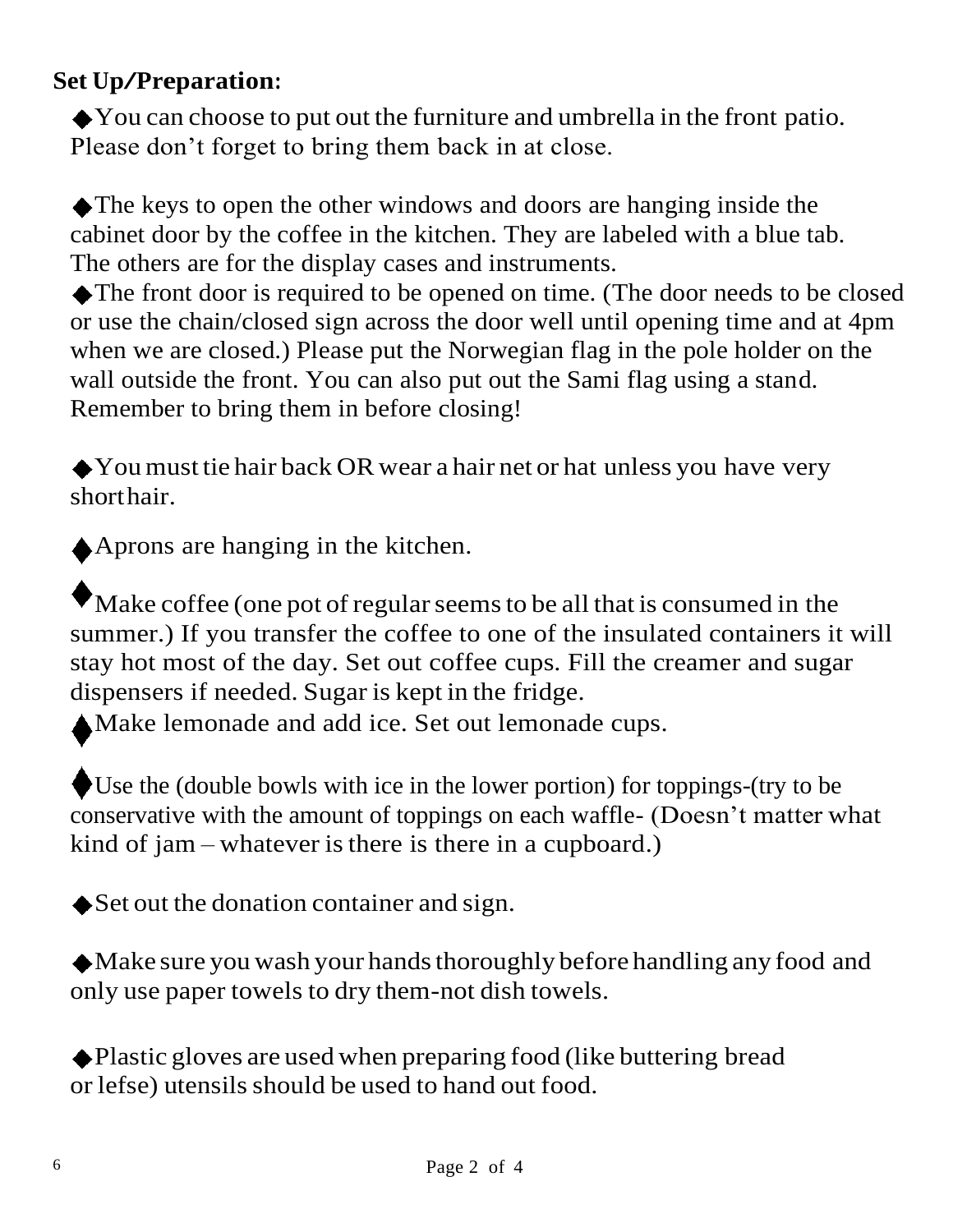#### **Closing**

#### **There is a check list for closing in the kitchen you can use that says:**

 $\triangle$ All garbage needs to be kept separate –recycling and trash. The trash needs to be put in the appropriate dumpsters located behind our building by the park club. They are marked trash or recycle. The code to unlock the dumpsters is on the bulletin board.

 $\blacklozenge$  New trash bags go into the waste baskets (including restroom). Coffee maker turned off, emptied and rinsed.

All dishes washed and put away.

**A**Floor swept.

Wash your hand towels and hang them to dry or take them home to launder and bring them back next time you are there.

 $\blacklozenge$ Bring in the flag(s).

Lock all windows and doors.

Make a note for any items that need replacing.

Count the donation money and keep it, but write a check for the total amount or take it home and address your envelope to: Maury Lee, 67 D. Street, Chula Vista, CA 91910 and mail a check for the cash taken in. Or you can use PayPal to send the money.

[Treasurer.houseofnorway@hotmail.com](mailto:Treasurer.houseofnorway@hotmail.com) (Select "friend" option) or let Maury count and take the money if he is there when you close. You can also use the Venmo QR code to send the donations.

Turn out lights.

Look at the closing checklist to be sure closing procedures are completed.

You don't need to fill out the check list. It is just for reference… \*Be sure all of the doors and windows are locked (including the bathroom window) when you leave make sure the back door is pulled tight and then take the key back out of the lock box and use it to secure the deadbolt. After you put the key back in the lock box scramble the lock box numbers!

> *Thank-you for making it possible for The House to stay open!! Jeanne's number is: 619-750-1516*